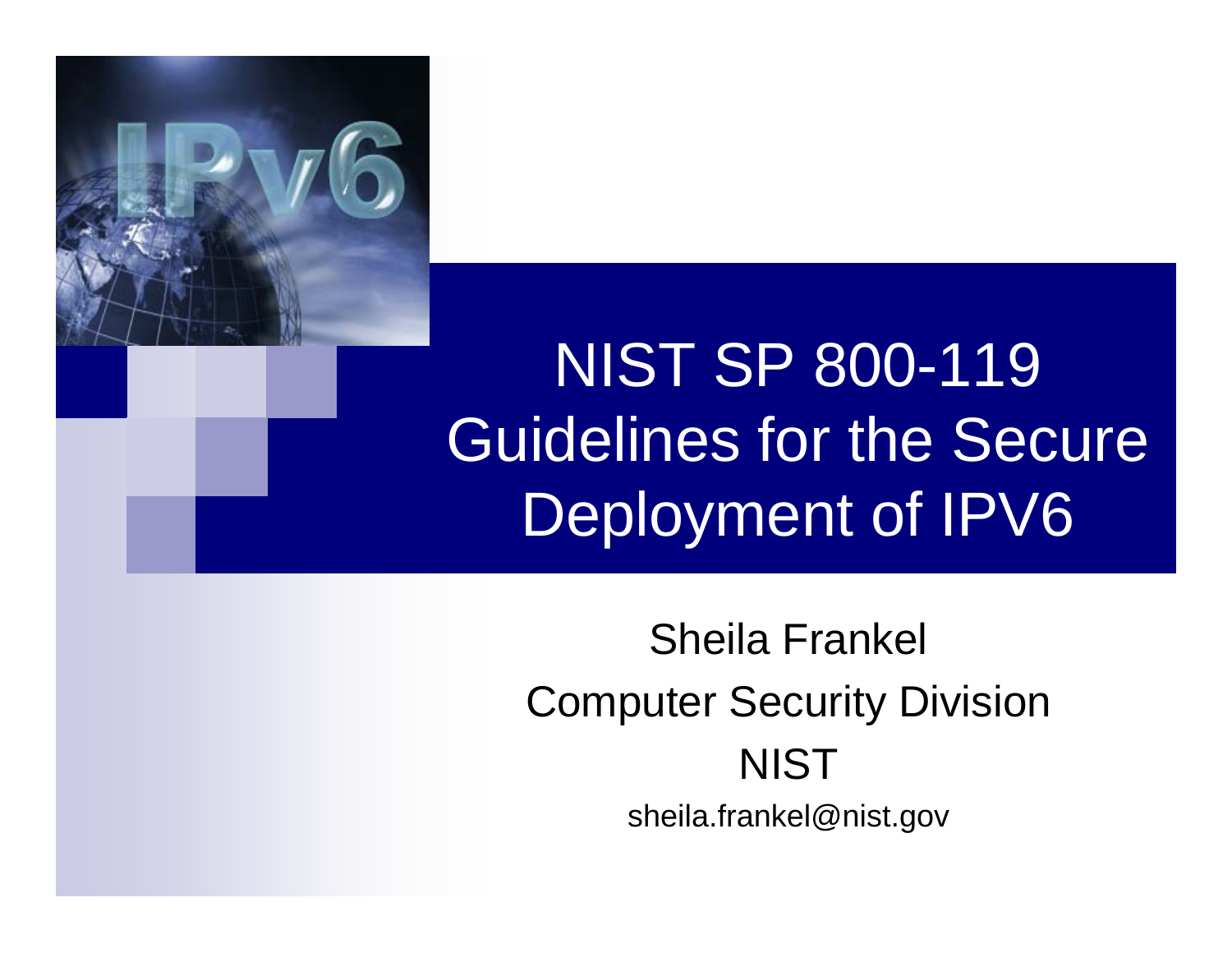

# SP 800-119 Goals

 $\frac{1}{2}$  To educate the reader about IPv6 features and their security impacts

- To provide a comprehensive survey of IPv6 deployment mechanisms
- $\blacksquare$  To provide a suggested deployment strategy for secure IPv6 deployment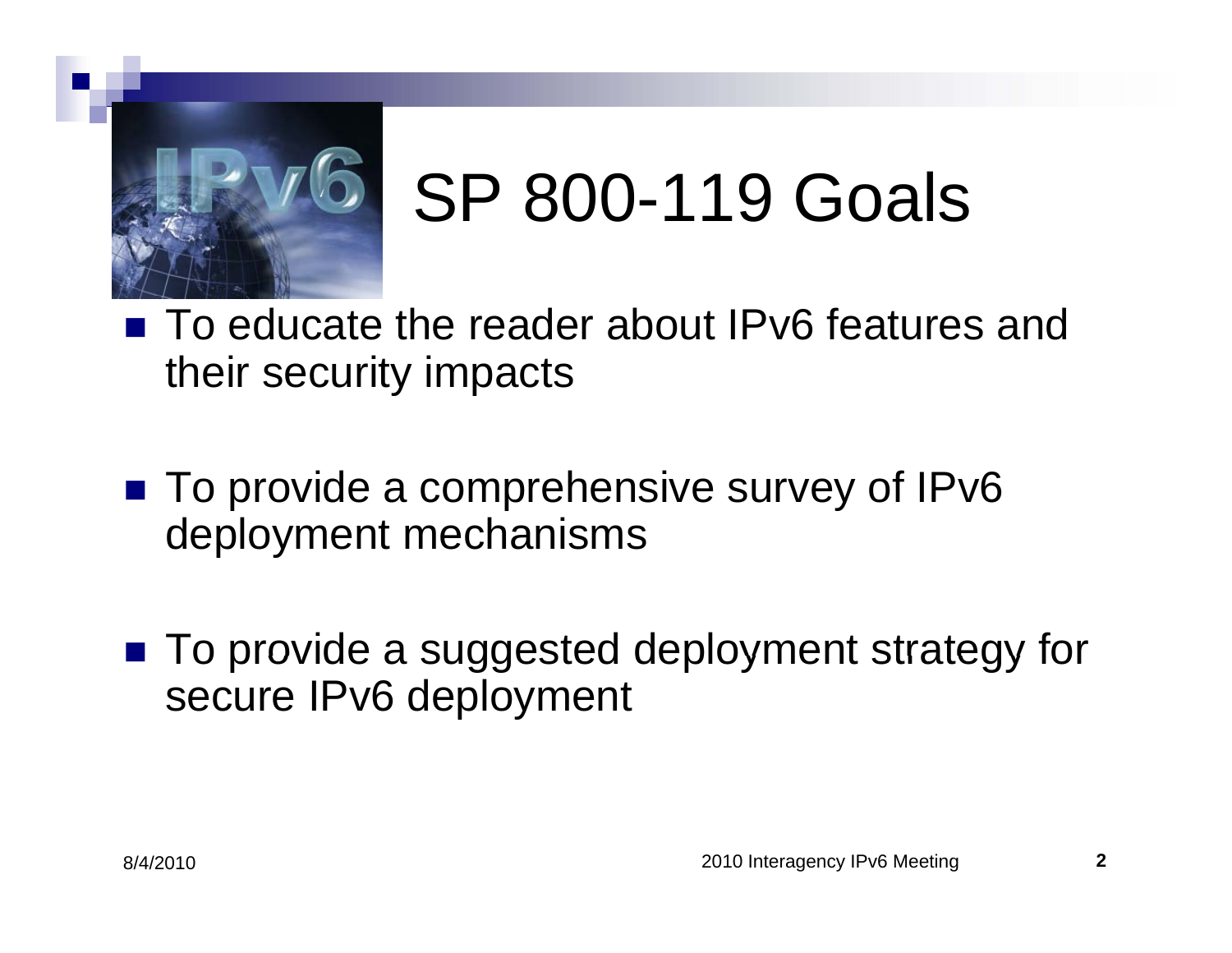

# SP 800-119 Topics

- **Introduction** 
	- □ IPv4 Limitations
	- □IPv4 and IPv6 Threat Comparison
	- □IPv6 Benefits/Advances
- **IPv6 Overview** 
	- Addressing/Address Allocation
	- $\Box$  Headers/Extension Headers
	- □**ICMP**
	- $\blacksquare$  Routing

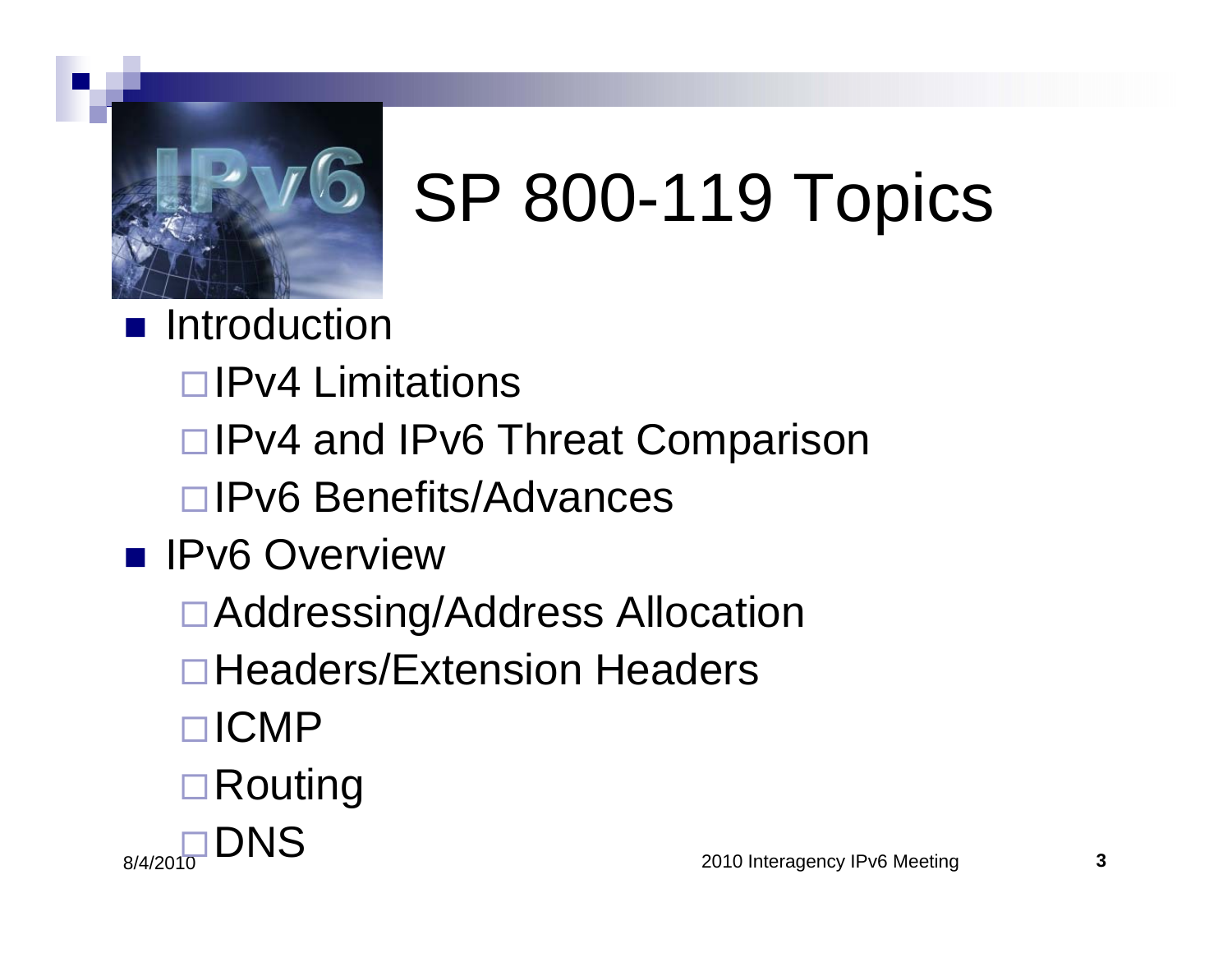

■ IPv6 Advanced Topics **□** Multihoming Multicast □ Quality of Service (QoS) Mobile IPv6 (MIPv6) **□Jumbograms** □DHCP  $\Box$  Renumbering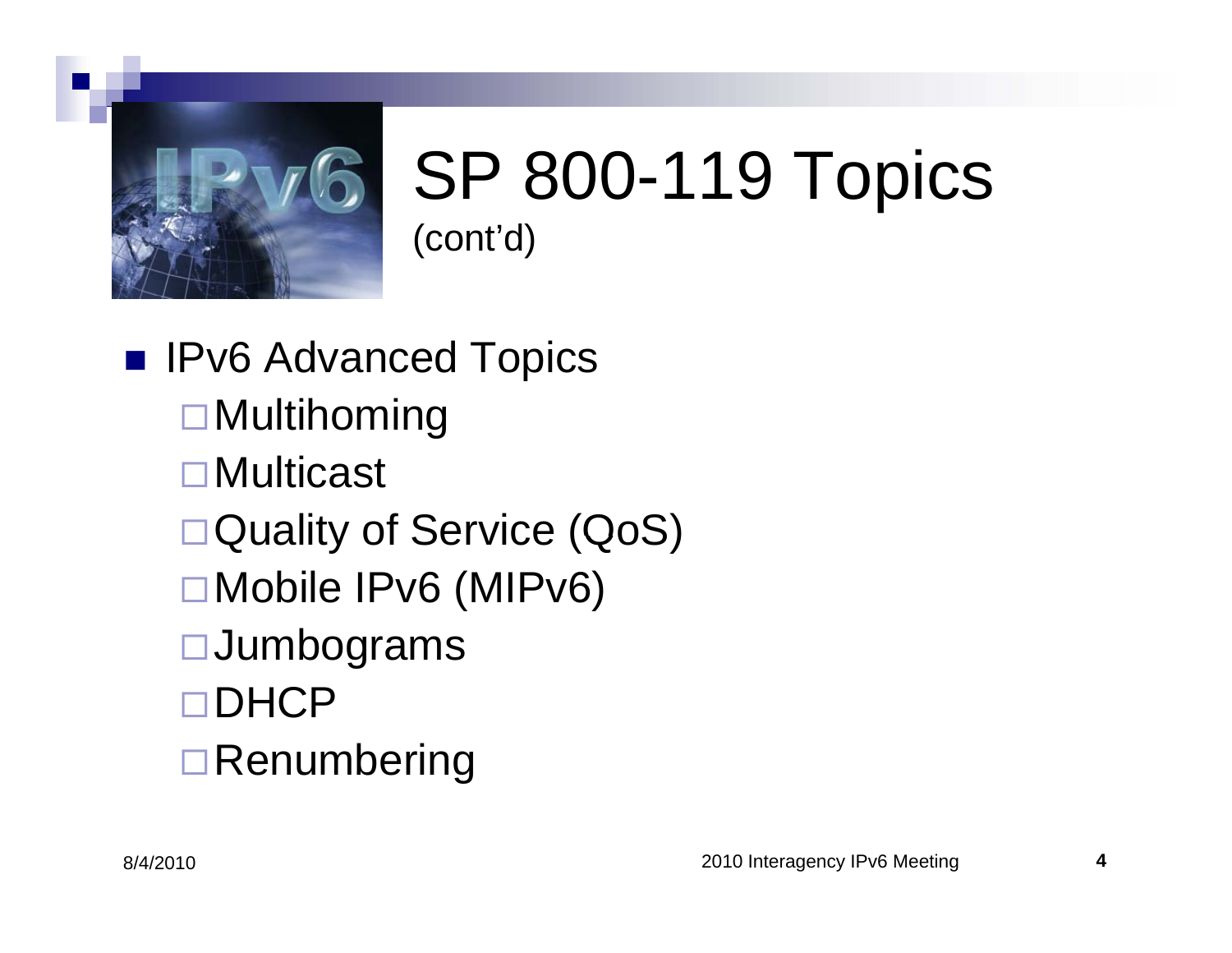

**IPv6 Security Advanced Topics** □ Privacy Addresses □ Cryptographically Generated Addresses (CGAs)

□ Secure Neighbor Discovery (SeND)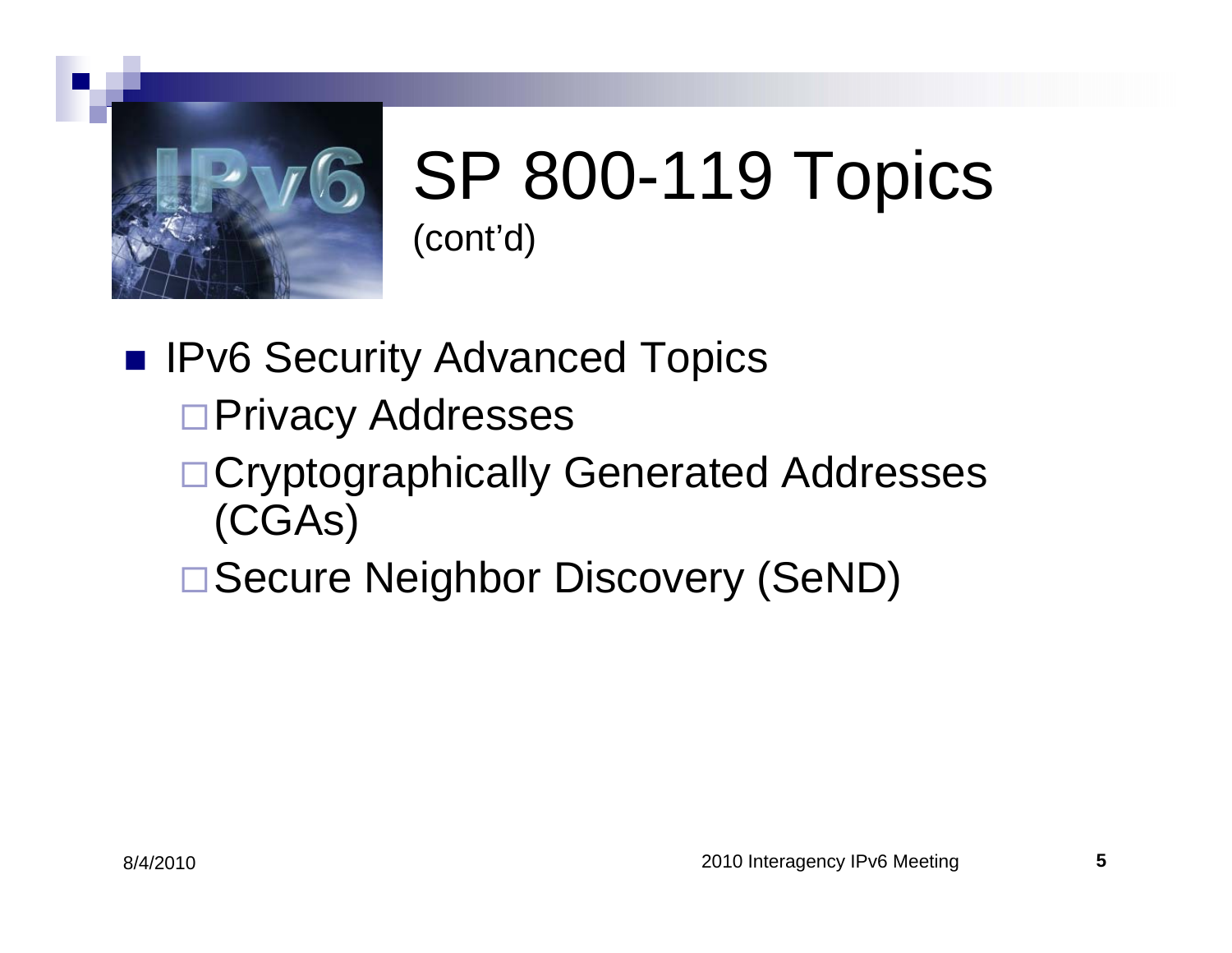

#### **IPv6 Deployment: Select Topics**

- **□ Security Risks**
- **□ Secure Address Management**
- **□Transition Mechanisms**
- □Dual Stack
- □ Tunneling
- $\square$ Translation
- □ Other Transition Mechanisms
- **□Security-Related Planning**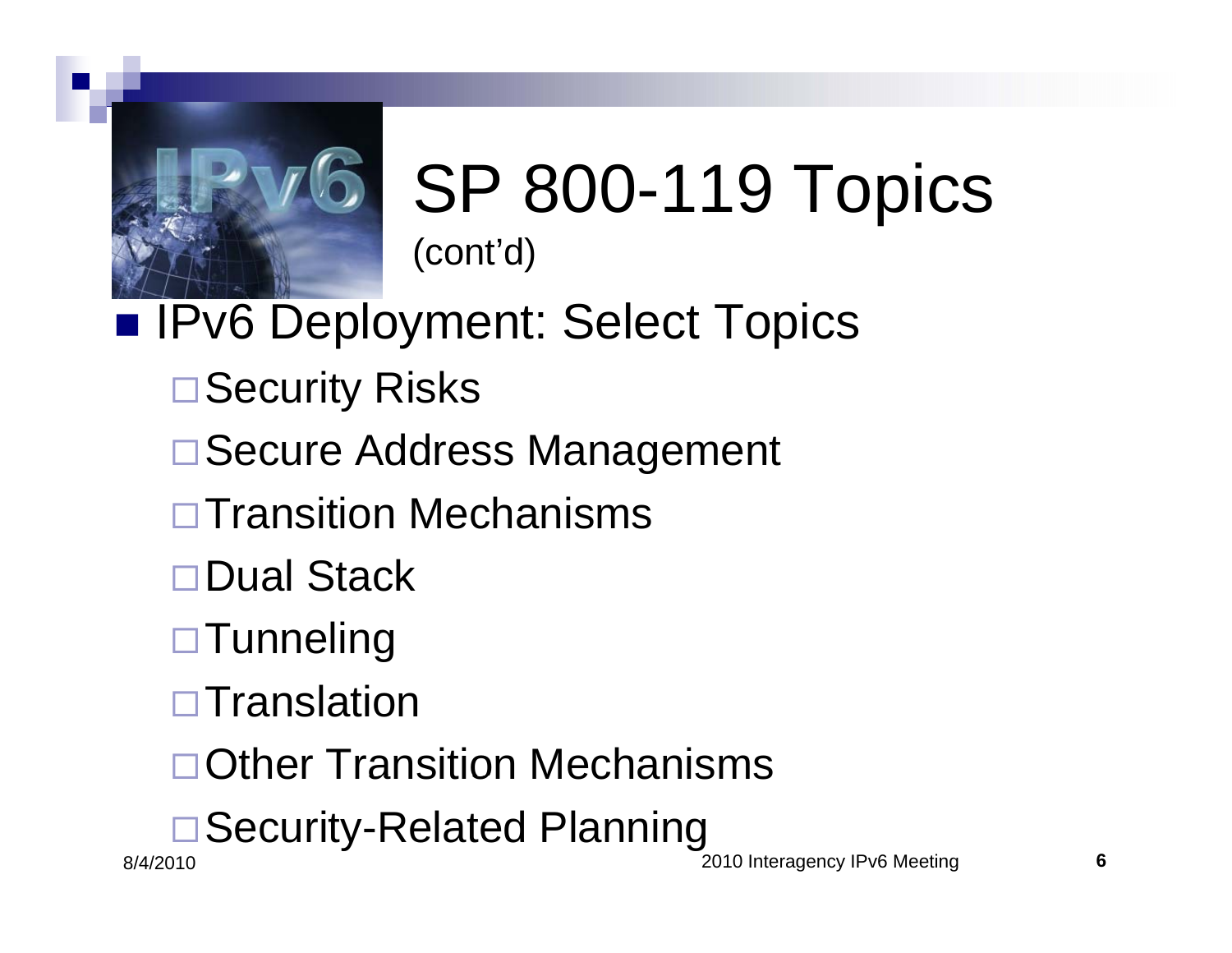

**IPv6 Deployment Process/Phases**  $\Box$ Initiation Phase □ Acquisition/Development Phase **□Implementation Phase** □Operations/Maintenance Phase □Disposition Phase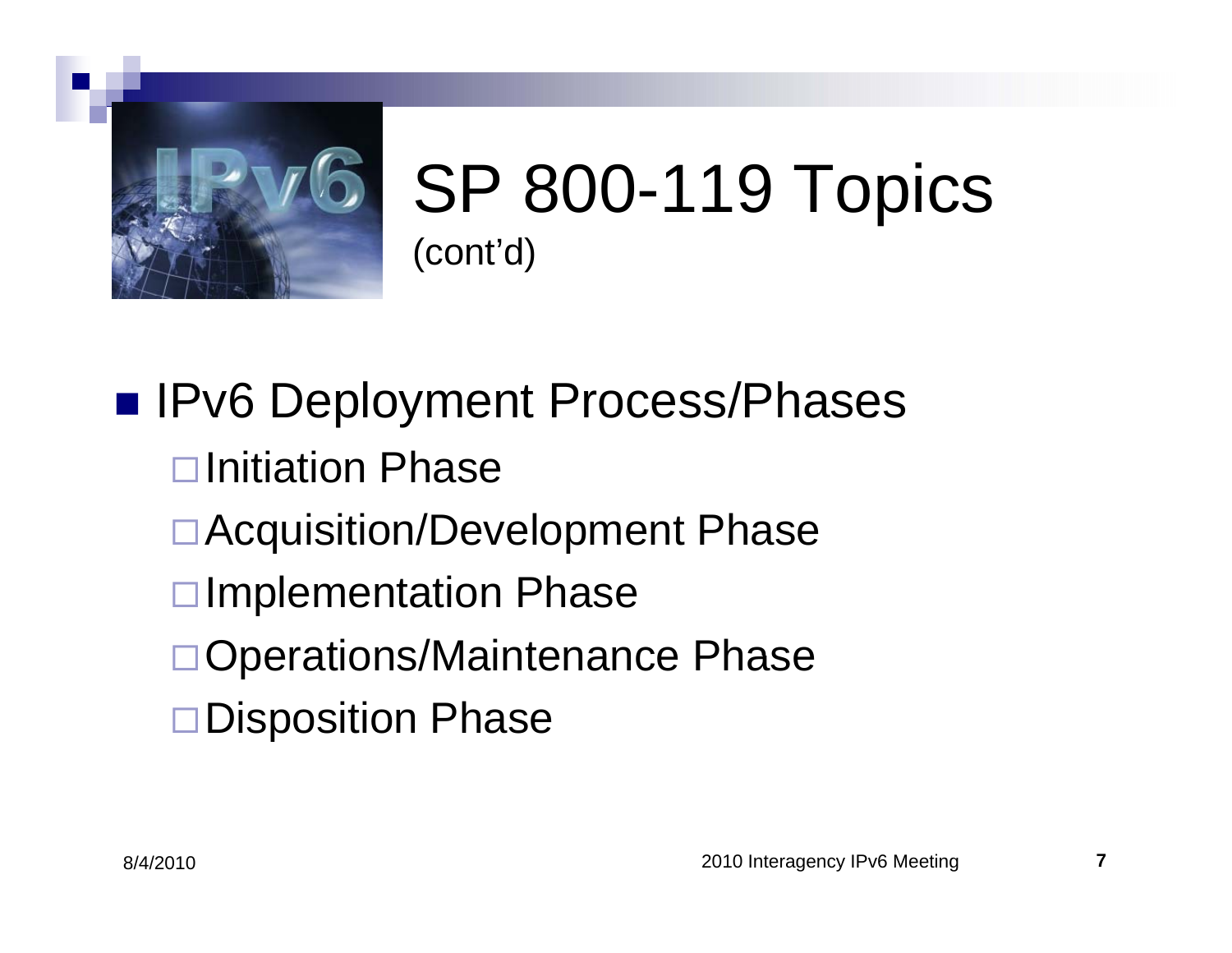

### Security Challenges

- $\blacksquare$  Active, experienced attacker community
- Unknown/unauthorized IPv6 assets on existing IPv4 networks
- Complexity/unexpected interactions between IPv4 and IPv6
- IPv6 protocols' continued development, immaturity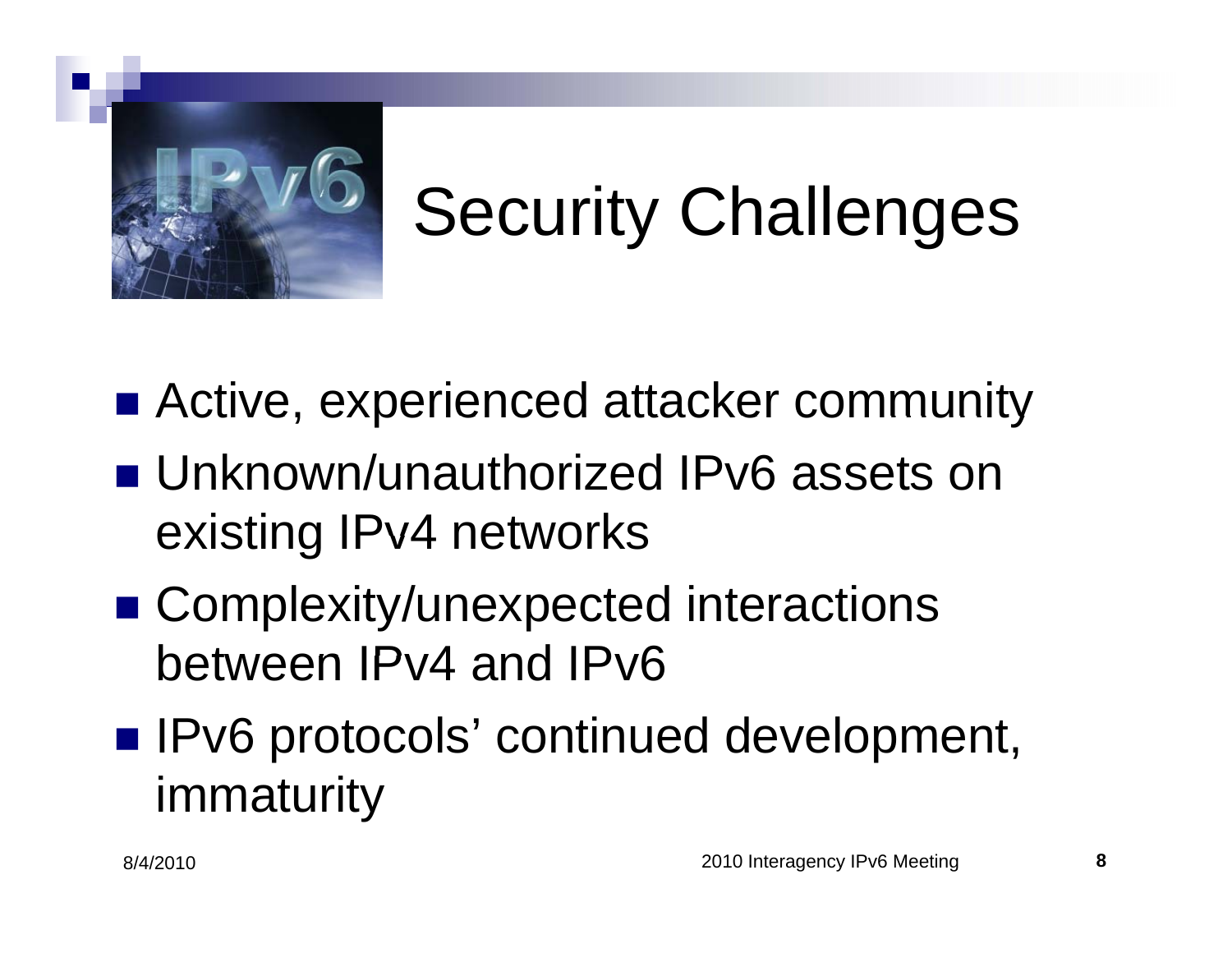

Agencies not yet Deploying IPv6

- Block all IPv6 traffic
	- Native and tunneled
	- **□**Inbound and outbound
- Acquire IPv6 expertise
- Set up IPv6-accessible web servers outside organizational firewall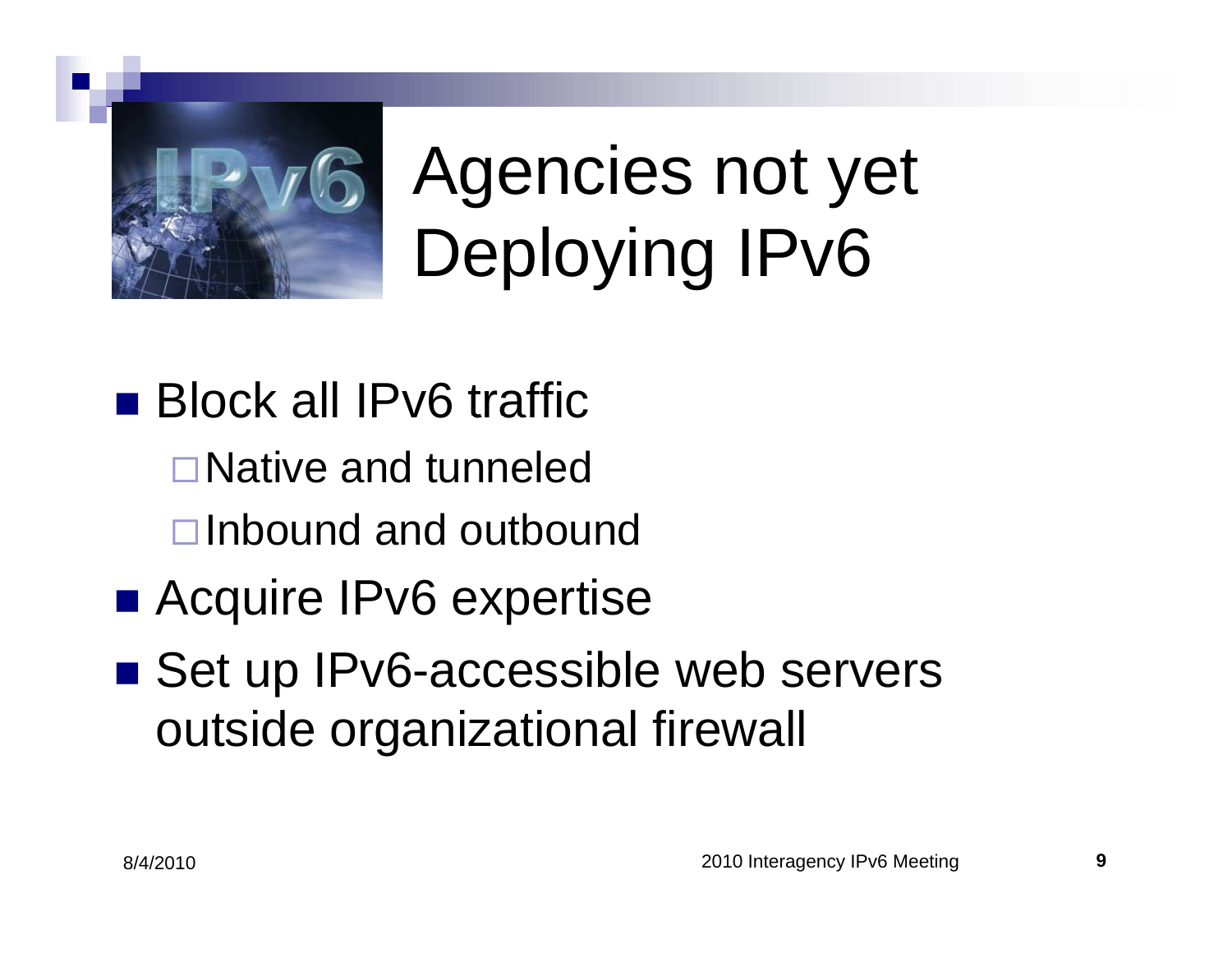

## Agencies Beginning IPv6 Deployment

- Address Management
	- □Develop strategy
	- □ Use automated tool
- **Ensure parity of network protection** devices
	- □ICMP filtering
	- □Deep packet inspection
	- **□ Multicast scope boundaries**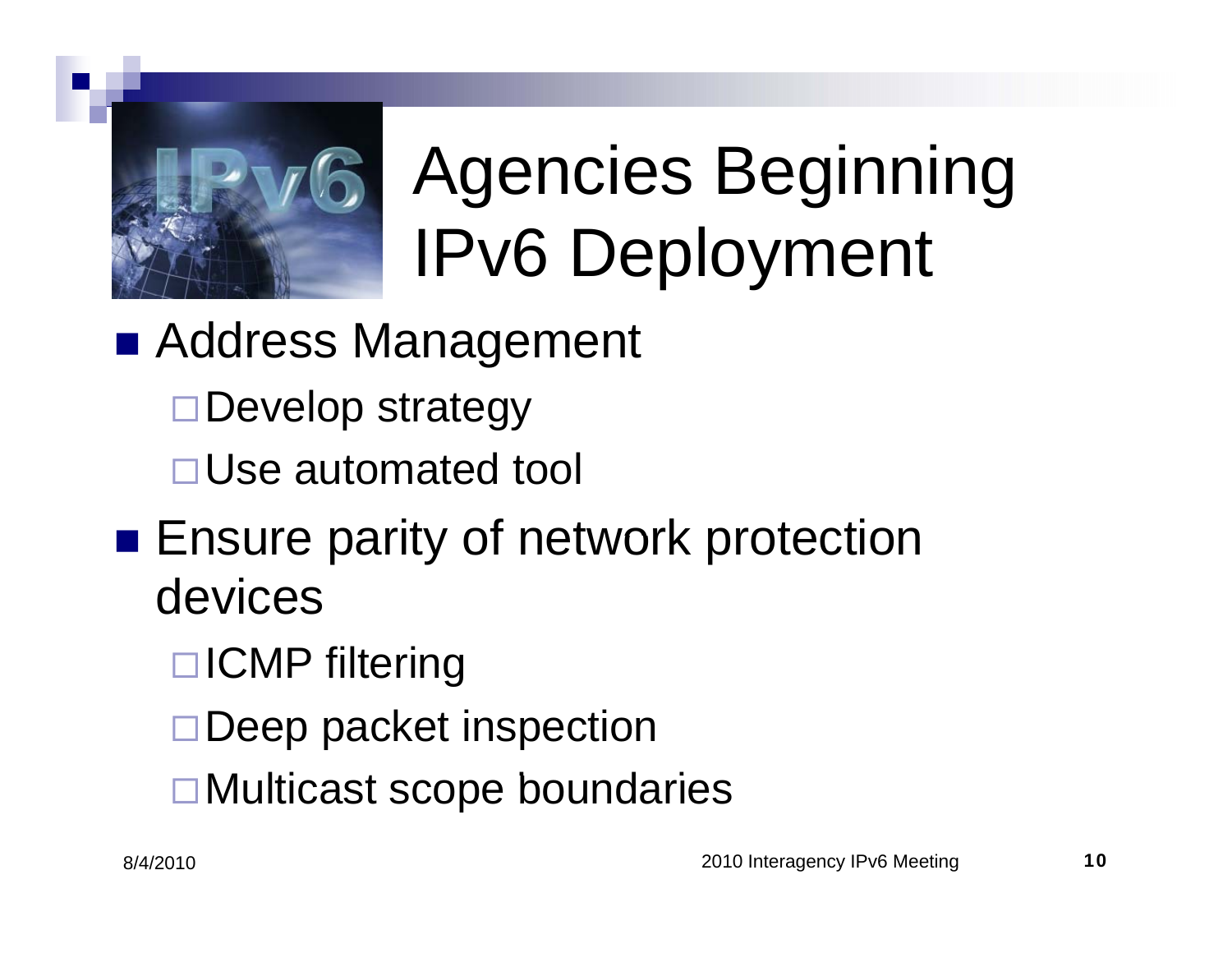

#### What is IPsec?

- Security provided at the Internet layer of communications
- **Provided by security headers** 
	- □ Encapsulating Security Payload (ESP)
	- □ Authentication Header (AH)
- Dynamic negotiation, update and management of symmetric secret keys

□ Internet Key Exchange (IKE)

■ Optional for IPv4, mandatory for IPv6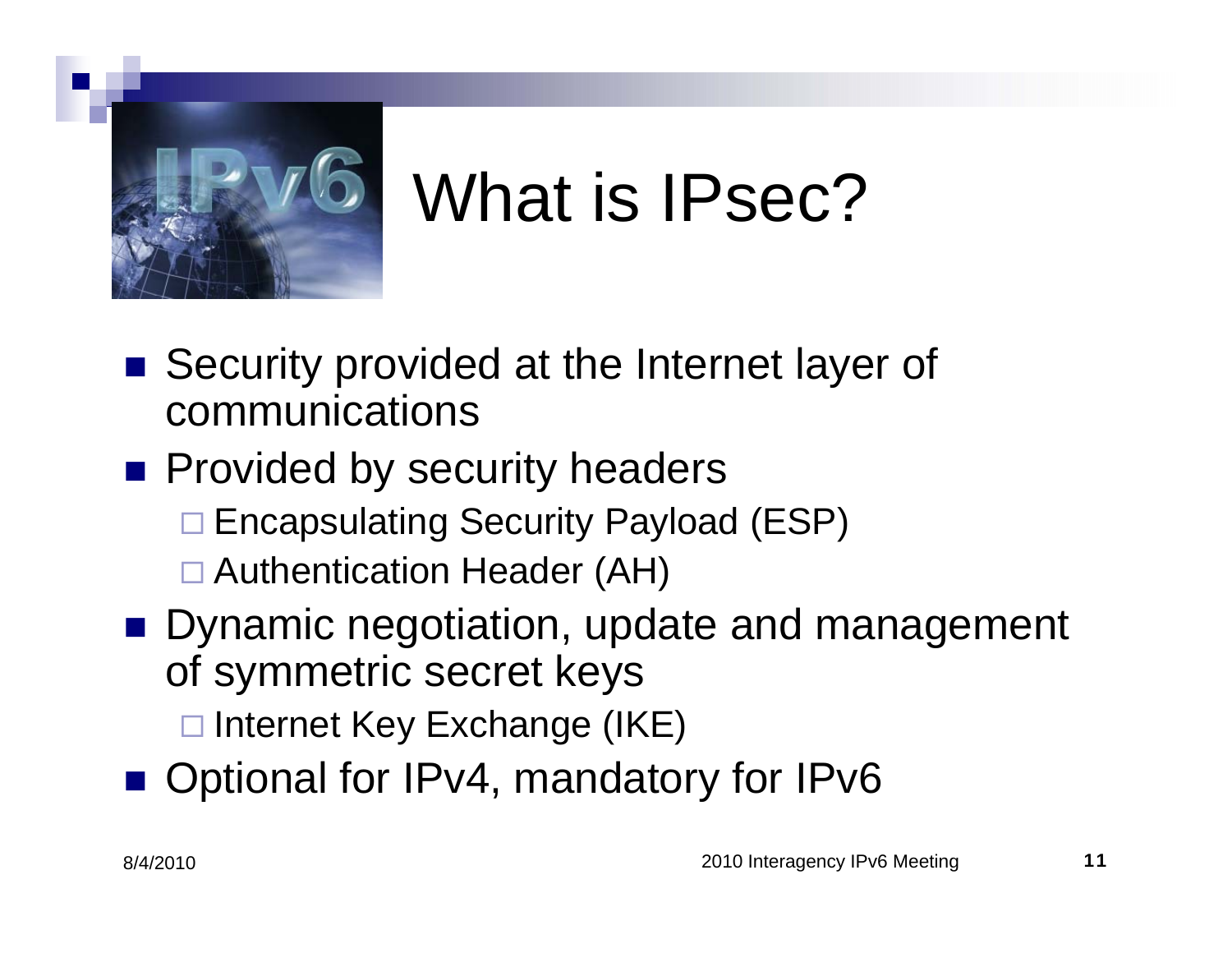

# IPv6 Myths (or partial truths)

■ Restoration of end-to-end communications  $\Box$  Topology-defined network □ Policy-defined network ■ The end of NAT (Network Address Translation) boxes

- 
- **IFSEC is the "silver bullet"**